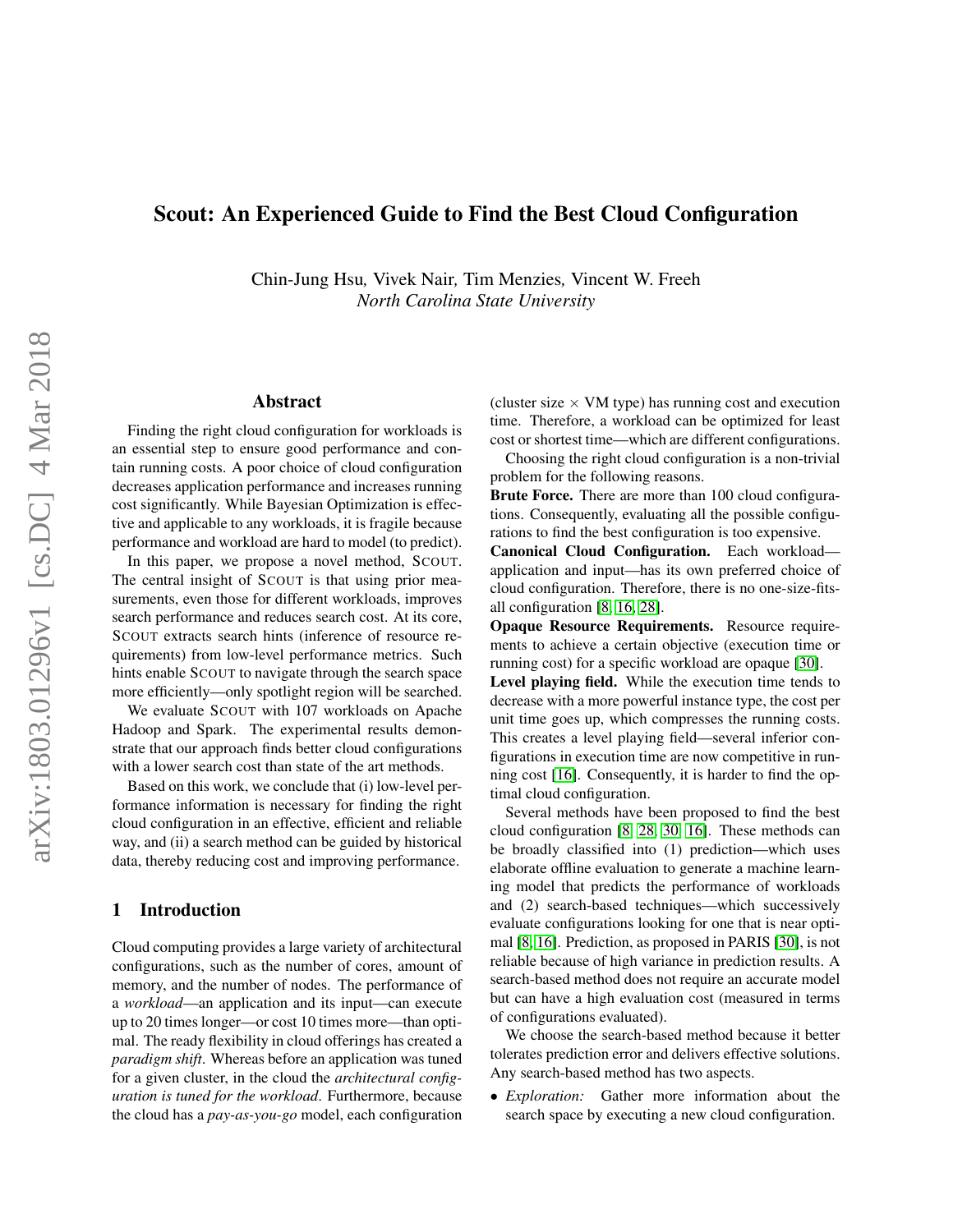• *Exploitation:* Choose the most promising configuration based on information collected.

Additional exploration incurs higher search cost, and insufficient exploration may lead to sub-optimal solutions. This is the exploration-exploitation dilemma appeared in many machine learning problems [\[18\]](#page-12-4). For example, *CherryPick* requires a good exploration strategy to characterize the search space [\[8\]](#page-12-0).

In this paper, we argue that it is possible to trade exploration with exploitation without settling for a suboptimal configuration. The central insight of this paper is that the cost of the search for the right cloud configuration can be significantly reduced if we could learn from the *historical data*—experiences of finding the right cloud configuration for other workloads.

In this paper, we present a SCOUT, which uses historical data to find the best cloud configuration for a workload. In doing so, we (1) enable practitioners to find a near-optimal cloud configuration (2) with a lower search cost than state of the art. Additionally, we answer the following questions about improving the performance of the search-based method and reducing the search-cost.

How to make the search process more *efficient*. *CherryPick* uses Bayesian Optimization to find the right cloud configuration [\[8\]](#page-12-0). It requires exploring the search space to characterize the performance of a workload on different cloud configurations. Performance and workload characterization can be derived from data. We show that using historical data (of other workloads), SCOUT can largely reduce the cost of exploration. Furthermore, SCOUT can find near-optimal configuration faster due to the experience learned from other workloads.

How to make the search process more *effective*. When a search process moves closer to the optimal solution at each step, it eventually finds the optimal configuration. At its core, SCOUT predicts better choices (than the current best) at each step. SCOUT uses comprehensive performance data for the prediction. SCOUT also leverages low-level performance information to better identify resource requirements. In this way, SCOUT can spotlight the region (such as cluster sizes and VM types) in the search space where near-optimal configurations reside. Therefore, it is more likely to find effective solutions.

How to make the search process more *reliable*. In our previous work, we showed that *CherryPick* is fragile because its search performance heavily depends on the selection of initial points (cloud configurations) and the choice of the kernel function [\[16\]](#page-12-1). More importantly, these choices are workload dependent. This makes the search process unreliable or unpredictable. We show that in SCOUT the search performance is more reliable regardless of initial points.

Our key contributions are:

1. we propose a novel method, SCOUT, that finds (near)

optimal solutions and solves the shortcomings of the prior work. (Section [3\)](#page-2-0);

- 2. we present a novel way to represent the search space, which can be used to transfer knowledge from historical measurements(Section [3\)](#page-2-0);
- 3. we evaluate SCOUT and other state-of-the-art methods using more than 100 workloads on three different data processing systems. (Section [4\)](#page-5-0); and
- 4. we make our performance data available for encour-aging research of system performance.<sup>[1](#page-1-0)</sup>

#### <span id="page-1-1"></span>2 Background and Related Work

The prior work in this area can be broadly divided into two: prediction and sequential model-based optimization.

Prediction. This technique builds a model to *predict* the best architecture for a given workload. Machine learning techniques have been widely used to build these prediction models. Inside-out applies regression models to predict distributed storage performance (storage throughput) [\[17\]](#page-12-5). PARIS builds a complex performance model for batch-processing and OLAP jobs [\[30\]](#page-12-3). Prediction accuracy heavily relies on feature selection, model selection, and parameter tuning and the quality of data.

Sequential Model-Based Optimization. A sequential model-based optimization (SMBO) method successively finds towards the best cloud configuration. During the search process, SMBO updates its "belief" (using new observations, running the workload on a cloud configuration) and builds a prediction model for selecting the next choice. The prediction model built by SMBO is used to differentiate between suitable and unsuitable cloud configurations. The search process terminates when the performance objective does not improve. Bayesian Optimization falls into the SMBO class of algorithms.

#### 2.1 Shortcomings of prior work

The state of the art techniques CherryPick [\[8\]](#page-12-0) and PARIS [\[30\]](#page-12-3) suffer from three major issues.

Model accuracy Prediction based approaches like PARIS build a model using measurements. The objective of such an approach is to use an accurate model to predict, for example, execution time or running cost of workloads. This method has two major weaknesses (i) building an accurate model requires more data—which in our setting is hard to come by, and (ii) the performance of the cloud environment is susceptible to performance variability—the data collected after running the workload might not reflect the true performance [\[27\]](#page-12-6). As shown in PARIS, the performance of batch-processing jobs is less predictable. The inaccurate estimation of the

<span id="page-1-0"></span> $1$  Large-scale performance data is available at [https://github.](https://github.com/oxhead/scout.) [com/oxhead/scout.](https://github.com/oxhead/scout.)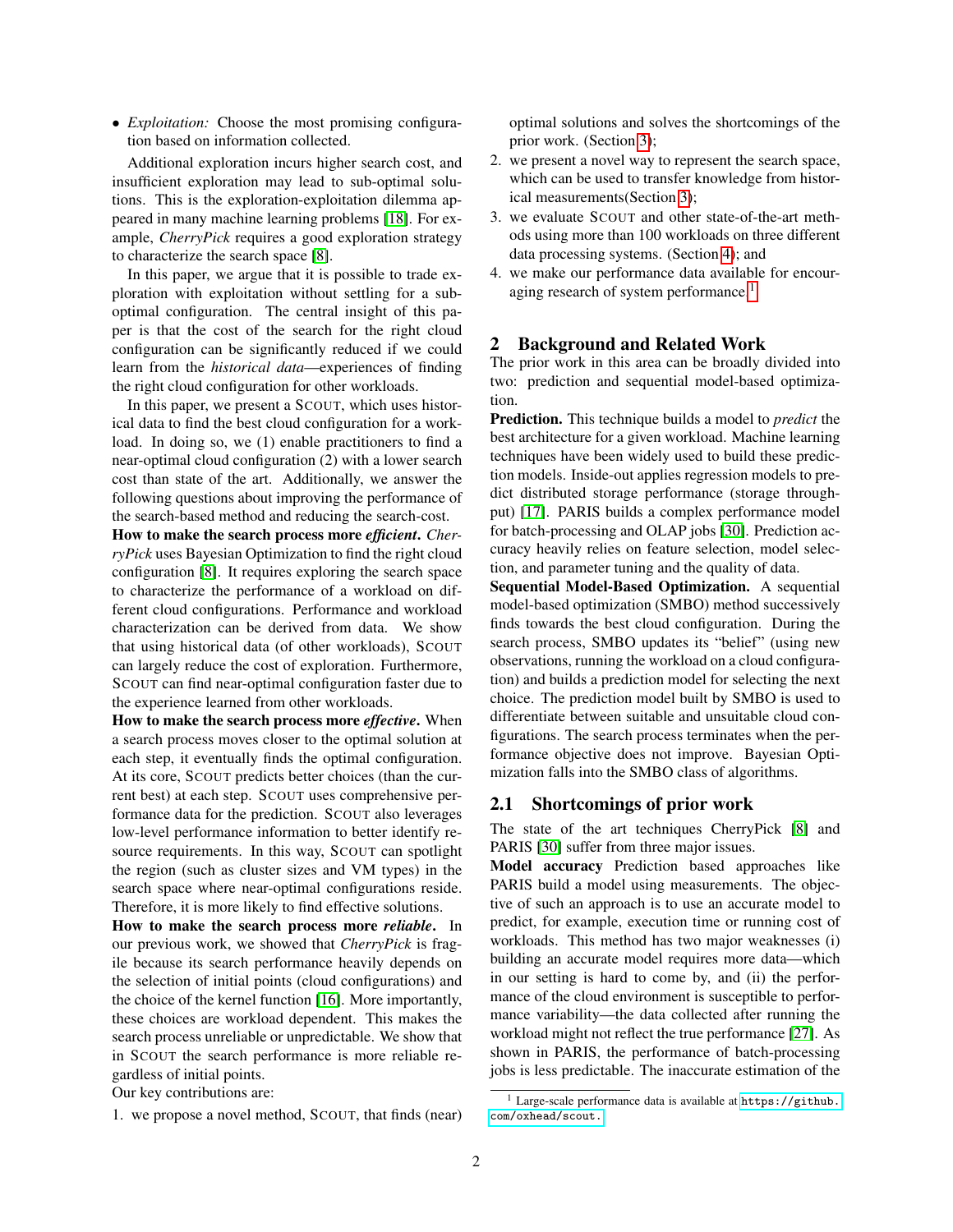execution time can be attributed to the non-linear relationship between resource and performance [\[8\]](#page-12-0).

Cold-start Any SMBO method requires initial measurements to seed the search process. The initial measurements are very crucial since it determines the effectiveness of the search. A poor seeding strategy can lead to wasted effort and leads to selecting a sub-optimal cloud configuration. The effect of cold-start is more pronounced when the initial measurement cost cannot be amortized, *e*.*g*., the search space is not large enough.

Fragility An SMBO method is fragile as it is overly sensitive to input parameters. The success of *CherryPick* on a given workload depends on the initial points used to seed the search and the choice of the kernel function used in the performance model (Gaussian Process Model). In our previous work, we have observed that *CherryPick* sometimes fails to find near-optimal configurations and incurs longer (than expected) search path [\[16\]](#page-12-1).

#### 2.2 Elements of an efficient approach

By analyzing the differences between the state of the art methods, we identified the following key components in solving the problem: (1) a search-based method (similar to Cherrypick [\[8\]](#page-12-0)) is essential since it accommodates mispredictions and performance variances in the cloud, and (2) historical data (as used in PARIS [\[30\]](#page-12-3)) is useful to understand the inherent preferences of a workload. These two components can be used together to solve the problem more effectively and overcome the shortcomings of the current state of the art approaches.

Because it is tough to build an accurate model to directly predict performance and cost of workloads on distinct cloud configurations, we can instead build an indirect model (for improving prediction accuracy). A search-based method does not require a direct answer (which choice is the best), but an easier answer to "are there better choices?" That is, we can build a simplified and relaxed model that can assist a search-based method in finding the solutions more efficiently. A *relaxed* model does not predict the absolute performance of a configuration but rather predicts the relative performance of two configurations. Furthermore, "a bad learner" sometimes can still find a good solution [\[20\]](#page-12-7). Because SMBO requires an initial prediction model, it is necessary to *pretrain* However, the data for the initial model need not come from the workload being evaluated. Rather, data from any workload can be used to build a useful model of the configuration space. For example, SCOUT creates an initial model using data from more than 100 workloads across 69 configurations. For this model to be most useful, the information must be generic—independent of workload. This technique is inspired by [\[30\]](#page-12-3).

There are too few features (dimensions and options) in the configuration space to build a robust model that works across many workloads. Consequently, a model based only on architectural features (*e*.*g*., cluster sizes and memory per core is fragile.

Low-level performance metrics (which are generic) provide better insight into resource bottleneck and re-source efficiency [\[16,](#page-12-1) [17,](#page-12-5) [30\]](#page-12-3). Fortunately, this information is relatively easy and cheap to collect.

To summarize, the following elements are necessary to create an effective approach.

- 1. Prefer the *search-based technique*, which converges to the best solution iteratively and avoids the large penalty caused by dramatic prediction error.
- 2. Use a *relaxed* model that boosts prediction accuracy, thereby better guides a search process to find the nearoptimal configurations more quickly,
- 3. Use *low-level metrics* to generate a generic representation of the search space such that it can be used by other combinations of workload and application.
- 4. Create a *performance database* so that the knowledge of optimization can be used by other optimizers to find the right cloud configuration and hence reduce the search cost.

#### <span id="page-2-0"></span>3 From Observation to Action

In this section, we describe our method of finding the right cloud configuration for a given workload. We first formalize our problem setting. Next, we describe how to derive search hints from performance data to guide a search process. Last, we highlight the major design choices that enable an effective and efficient search method for finding the best cloud configuration.

#### 3.1 Problem Formulation

The search-based method attempts to find the best cloud configuration for a workload ( $w \in W$ )—an application and its input. The cloud configuration space for workload *w* is referred to as ( $s \in S_w$ ), where  $S_w$  is the set of cloud configuration options for a workload *w*. The size of the search space is  $N_w$  cloud configurations. In our setting, the cloud configuration space is same for all workloads and hence referred to as *S*. For a given workload *w*, each configuration *s* has a corresponding performance measure  $y = \phi(s)$ . Each configuration in the cloud configuration space *s* is represented as the features of the cloud configuration. In CherryPick, the configuration is represented using architectural information such as the number of cores, size of memory, etc.

At the start of the search process for a workload (*w*), none of the cloud configurations are evaluated. The evaluated configurations are removed from a set of unevaluated configurations ( $u \in U$ ) and added to a set of evaluation configurations  $(E)$ . The search-based method evaluates different cloud configurations (follows a different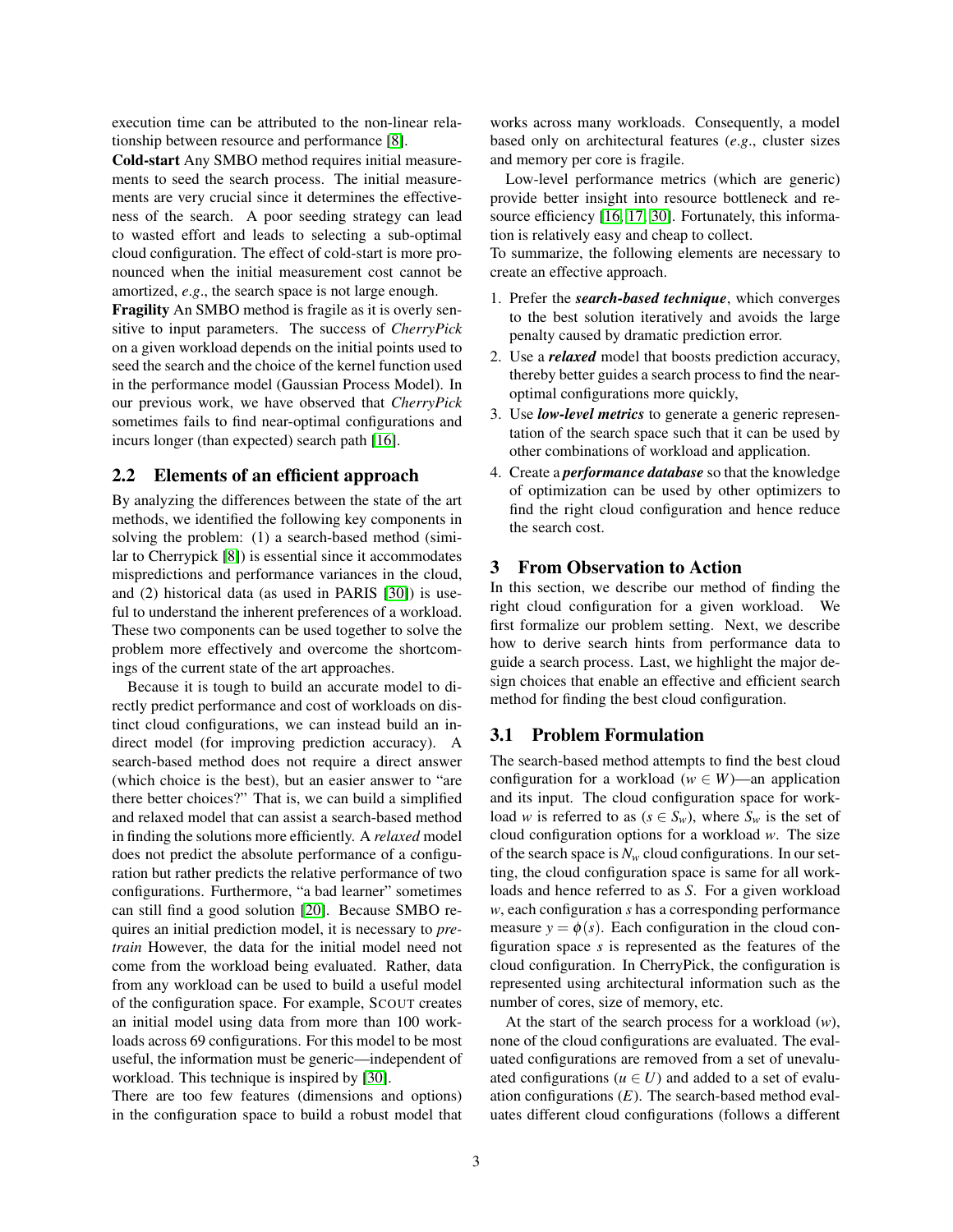path) to find the best configuration. Hence, the evaluated and unevaluated configuration for different workloads is varied. For every workload *w*, there exist a corresponding sets  $U_w$  and  $E_w$ . The sum of the cardinalities of  $U_w$  and  $E_w$  is equal to the cardinality of *S*  $(|U_w| + |E_w| = |S|)$ . The performance data from other workloads (*H*) for a workload *w* refers to the set of all evaluated cloud configuration of previous optimization process ( $H_k = E_x$ :  $\forall x = W \setminus k$ , where k is a workload).

A search method, while optimizing for a workload *w*, walks through the space of unevaluated configuration space  $U_w$ , and selects the next most promising configuration ( $s_* \in U_w$ ). The promising configuration refers to the configuration, which has the highest probability of being better (lower execution time or deployment cost) than the configurations explored till until now ( $P(s_*)$  $\phi(s_*) < \phi(e) \forall e \in E_w$ ). To determine different choices for the next step, a search process only requires knowing "how likely is one choice better than the others". *CherryPick* chooses the regression model for accurately predicting the actual performance of a workload. Similarly, PARIS builds a regression model to estimate execution time and running cost on different VM types.

### 3.2 Searching for the Next Step

A search-based method navigates in the search space to find the best cloud configuration. It is mostly concerned with two questions: "what are better choices" and "what are more promising regions". The former ensures that a search will eventually, find a near-optimal configuration while the latter determines how quickly it finds the solution (also known as convergence speed) An effective and efficient search method must answer these two questions.

To answer the two questions, we mainly need only to know "what are better choices". At each step, a searchbased method aims to find a cloud configuration that is better than the current best. A higher probability of *guessing* the next step right ensures that a search process sequentially finds a better choice. A right next step also guides a search process to move towards the right direction. As long as the optimizer can move closer to the desired solution at each step, it is more likely to guarantee it will find near-optimal solutions.

To better determine the next step, a search process can learn from the observations along the search path. However, this method faces two challenges. First, it requires collecting sufficient data to build strong beliefs. *Cherry-Pick* is confronted by the cold-start issue since it must first "explore" the search space—to identify the promising regions—by building an accurate model. Second, an insufficient number of observations leads to "high bias" in prediction—the method can wrongly believe that a particular region (such as VM types or cluster sizes) is more promising than the other leading to a sub-optimal solution.

Instead of learning only from observations collected while executing the workload, a search process also can learn from performance data of other workloads—which have been optimized in the past. This addresses the issue of "high bias" because a larger number of measurements performance data is available to create a prediction model that generalizes a performance model better. This also sidesteps the "exploration" problem because the search process does not need to collect observations by running workloads for the current search task. The idea of reusing the data is often tricky since the different combination of application and workload exhibit very different behavior. For example, the same application with different inputs can create very different workload behavior (such as the execution time and running cost) [\[16\]](#page-12-1). A performance model, which captures this complex behavior would require more information about the search space than just the architecture level information such as VM types and cluster sizes.

#### 3.3 Hints for Search

To navigate the search space efficiently, SCOUT is built on the following three ideas.

Relative ordering. To effectively solve an optimization problem, we do not require accurate performance values rather; we care about relative ordering. This means that we do not need an accurate model as prescribed in prior work [\[30\]](#page-12-3). The idea of using an inaccurate model is useful because the effort required to build an accurate model is much higher than an inaccurate model. Hence, we do not need to predict performance measures directly rather the relative ordering or ranks.

Pairwise comparison. Since the modeling scheme is only required to rank the set of unevaluated cloud configurations, we do not need to use regression-based modeling schemes as used in the prior work. Instead, we can use *Pairwise Comparison* modeling scheme [\[29\]](#page-12-8). Based on this insight, we choose not to infer (inaccurate) performance measure but rather to infer (accurate) relative ordering—one configuration is better than another. Ranking from binary comparisons is a ubiquitous problem in many machine learning applications such as recommendation system and player ranking.

Transfer learning. The accuracy of a performance model depends on the number of data points used to train the model. In our setting, the data points are expensive to compute. When building the performance models, it might be best to reference observations from other optimization processes. Researchers in transfer learning report that data from other optimization processes can yield better models than just using current data [\[25\]](#page-12-9).

Using these insights, SCOUT can built pairwise modelling technique to derive the probability  $P(\phi(S_i) \leq$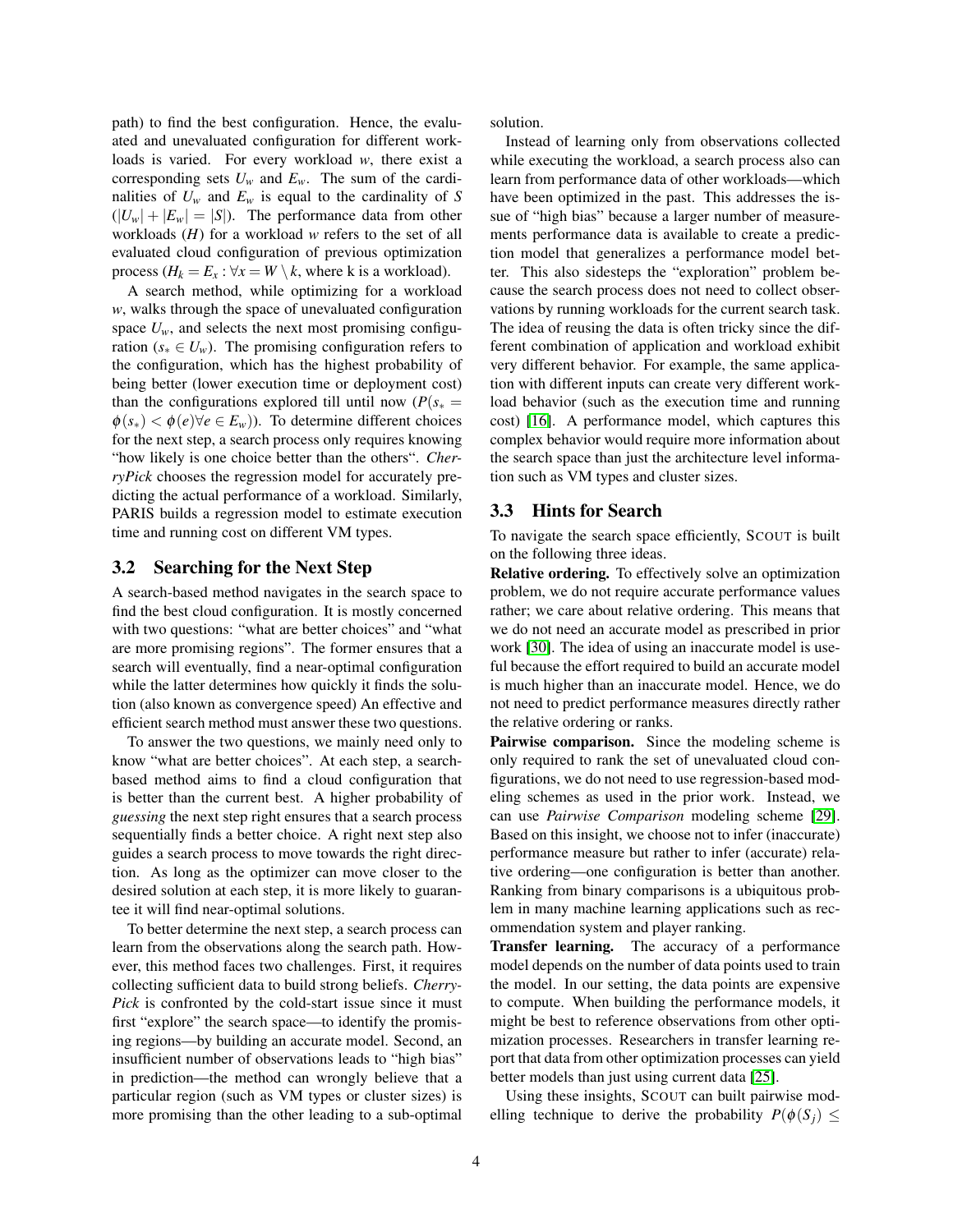$\phi(S_i)$ ) where  $S_i \in U_w$ . Given any configuration pair  $\langle S_i, S_j \rangle$ , we derive the probability distribution over  $U_w$ . A higher value indicates  $S_j$  is more likely to have better performance measure than *S<sup>i</sup>* . For example, consider a configuration space  $(S = S_1, S_2, S_3, S_4)$  and  $\phi(S_1) = 10$ (the current best), and the predicted probability distribution over  $U_w = S_2, S_3, S_4$  (all pair-wise comparisons) is  $[0.8, 0.2, 0.2]$ . For a cloud configuration  $S_i$ , the vector of probability distribution over  $U_w$  is referred to as  $P_i$ . This vector represents "how likely  $S_i$  ( $S_j \in U_w$ ) is a better choice than  $S_i$ <sup>"</sup>, where  $S_i$  is the measured cloud configuration and  $S_j$  is possible choices for the next step. In this example,  $S_2$  is a better choice than the others. When the actual performance measure  $(\phi(S_i) \leq \phi(S_i))$ , a search process will find a better solution than the current best in the subsequent steps until termination.

As mentioned above, we observe that a regression model performs worse than a pairwise model in terms of prediction accuracy. That is, the prediction of  $\phi(S_i)$  <  $\phi(S_i)$  is less accurate when using a regression model. In our setting, accuracy quantifies how well a model can learn the probability of one configuration being better than the other configuration—which is similar to a classification task. Figure [1](#page-4-0) illustrates the difference in accuracy for all pairwise comparisons of configurations across all workloads using ExtraTrees [\[13\]](#page-12-10).

Pairwise modeling is similar to a binary classification scheme. A classification problem is a problem of grouping data into classes. Traditional pairwise modeling is used as binary classification scheme. But, in our setting, we use multi-classes instead of two. The intuition for using multiple classes is that some configurations are very similar to each other. In such a case, SCOUT should not select a configuration that produces a similar performance measure. For example, we can define the classes to be "better," "fair," and "worse". SCOUT favors the configurations in the "better" class. SCOUT uses a predefined discretization policy (based on user-defined thresholds) to convert probability to discrete classes. For example,  $\frac{\phi(S_j)}{\phi(S_i)} \leq 0.8$  is considered as "better."

Prior work used data from the current optimization process to explore the configuration space, which can be expensive. To reduce or eliminate the need for exploring, SCOUT uses historical data  $(H_w)$  gathered from previous runs. This is inspired by the field of Transfer learning, which focuses on learning a new task through the transfer of knowledge from a related task that has already been explored. To transfer knowledge, SCOUT needs to encode the knowledge learned from the previous optimization in the historical data. Our previous work showed that architectural features are not a reliable encoding scheme for defining the configuration space [\[16\]](#page-12-1). Hence, we use low-level metrics along with the architectural features.

<span id="page-4-0"></span>

Figure 1: On the model selection of predicting the next step. We evaluate the ability to distinguish a good and a bad configuration. In regression, we test rank preserving as prediction accuracy [\[20\]](#page-12-7).

#### 3.4 Low-Level Insight

The search performance of SCOUT is highly dependent on the classification accuracy. Low-level performance metrics helps identify performance problems [\[10,](#page-12-11) [7\]](#page-12-12) and predict application and system performance [\[17,](#page-12-5) [30\]](#page-12-3). Leveraging low-level information also alleviates the fragility problem of CherryPick. In this section, we describe how to build an accurate classification model with low-level performance metrics.

Understanding resource bottlenecks help choose the right cloud configuration and help SCOUT ignore not so promising cloud configurations. For example, in optimizing execution time, a memory bottleneck indicates an instance with larger memory may improves resource efficiency, thereby reducing execution time. However, resource requirement is opaque, and might not be linearly related to a performance objective [\[8,](#page-12-0) [30\]](#page-12-3). In such cases, manual analysis is challenging and requires significant efforts. Instead, we apply machine learning techniques to draw rules from the historical data.

Let  $L_i$  be the low-level metrics collected during the execution of a workload on a cloud configuration *S<sup>i</sup>* . Our performance model learns the mapping function  $f(F(S_i), F(S_j), L_i) = C_{ij}$ , where the function *F* represents the features of a cloud configuration, and  $C_{ij}$  is the prediction class that  $S_j$  belongs to. This prediction model answers the question "provided low-level performance information to an observation of a workload running on *S<sup>i</sup>* , will this workload perform better on another cloud configuration  $S_j$ ?" This is similar to the process of manual troubleshooting performance problems and identifying resource bottleneck. Instead of constructing rules manually, our modeling technique can extract those rules implicitly. When a workload runs inefficiently on one cloud configuration, SCOUT observes abnormal or insufficient resource usage. This observation is translated to prediction probability implicitly. SCOUT ignore those configurations with low prediction probability.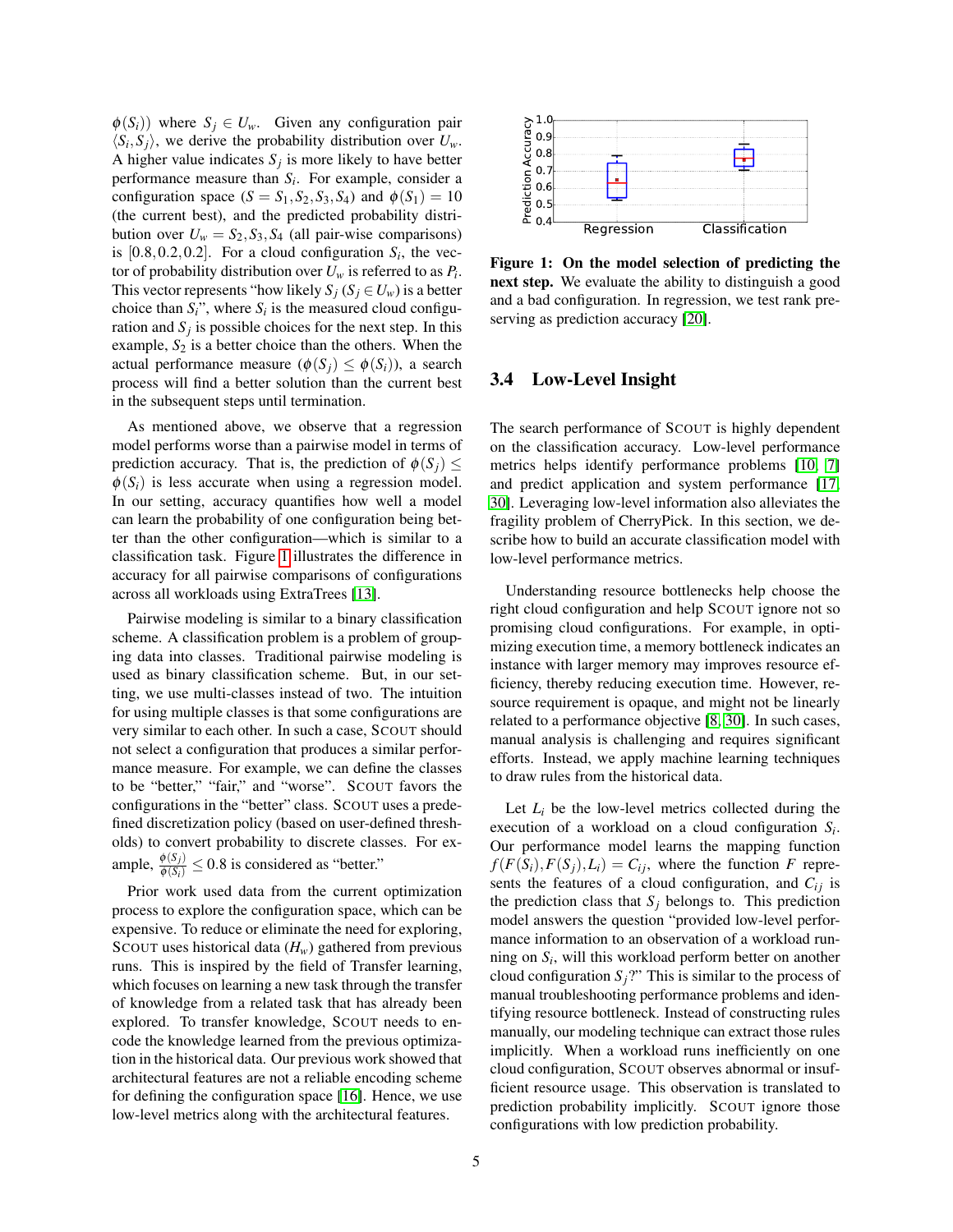#### 3.5 Search Strategy

During a search process, a new observation (running a workload on a selected cloud configuration) provides the necessary information to determine whether there exist other better choices. That is, given  $\langle F(S_i), L_i \rangle$ , we can generate predict classes  $(C_{ij})$ .

The probability vector  $P_i$  is derived for each new observation  $\phi(S_i)$ . A search strategy determines the choice based on the probability predictions. At each step, the search process selects the configuration  $S_i$  with the maximum probability  $P_{ij}$ .

This search strategy is similar to depth-first search. While *CherryPick* requires balancing exploration and exploitation, SCOUT tends to exploit—since it uses historical data. When the prediction model can generate quality predictions, this search strategy leads to quick convergence speed (the selected configuration improves over the current best). Therefore, the search process requires low search cost of finding near-optimal configurations.

A search process should stop when it no longer can find a better configuration. This is controlled by a predefined parameter called *probability threshold* (α) and acts as a stopping criterion. When the predicted probability  $P_{ij}$  is lower than  $\alpha$  for all  $S_j$ , the search process is not confident that it would find better configurations in the next step. A search should also stop if it fails to find better solutions due to an inaccurate performance model. This is controlled by another parameter called *misprediction tolerance*  $(\beta)$  to avoid excessive search cost.

#### 3.6 Put Them All Together

We have shown that the core element of a search based method is to determine the next best step. For obtaining hints to guide a search process, we propose using the classification technique (pair-wise prediction model) to predict the Probability of Improvement (PI). That is similar to Expected Improvement (EI) in *Cherry-Pick*. We choose pair-wise modeling because it delivers high prediction accuracy and fits naturally into the search process. The modeling method of SCOUT leverages low-level performance information, which extracts rules (based on resource utilization) implicitly. This improves a search process because certain types of cloud configurations can be avoided (as we will show in Section [4\)](#page-5-0). Last, we choose a search strategy that merely picks the configuration with the highest prediction probability (most likely to be better than the current best). This strategy increases convergence speed (low search cost). Figure [2](#page-5-1) compares and contrasts the design choices of SCOUT against prior work.

### <span id="page-5-0"></span>4 Evaluation

We evaluate SCOUT with three sets of big data analytics applications on 18 cloud configurations on a single-node.

<span id="page-5-1"></span>

| <b>Methods</b>    | Search-<br>based | Low-level<br><b>Metrics</b> | <b>Historical</b><br>Data | <b>Relaxed</b><br>Modeling |
|-------------------|------------------|-----------------------------|---------------------------|----------------------------|
| CherryPick [8]    |                  |                             |                           |                            |
| <b>PARIS</b> [30] |                  |                             |                           |                            |
| Arrow $[16]$      |                  |                             |                           |                            |
| <b>Scout</b>      |                  |                             |                           |                            |

Figure 2: An overall comparison with other methods in finding the best cloud configurations. A search-based method better tolerates prediction bias. Leveraging low-level metrics improve search performance. Historical data helps eliminate unnecessary exploration overhead in a search. Pair-wise modeling naturally fits into a search-based method while improving prediction accuracy.

<span id="page-5-2"></span>

Figure 3: Search space that supports strong scaling. We designed our search space such that we can evaluate the best cloud configuration to trade-off between the scale-out and the scale-up strategies. We are also interested in the best number of machines for a workload ( $\blacksquare$  represent configurations with equal number of cores). We test 9 common instance types.

We further evaluate 69 cloud configuration on multiple nodes. Our evaluations show that SCOUT finds the optimal or near-optimal configuration more often than other methods and does so while reducing search costs.

### 4.1 Experiment Setup

Workloads. We choose diverse workloads (CPUintensive, memory-heavy, IO-intensive and networkintensive) such as PageRank, sorting, recommendation, classification and online analytical processing (OLAP). We also change the input parameters and data sizes to create a wide spectrum of workloads. These workloads run on Apache Hadoop [\[2\]](#page-11-0) and two separate versions of Apache Spark [\[3\]](#page-11-1) (1.5 and 2.1). Please refer to [\[16\]](#page-12-1) for detailed workload list.

Deployment Choices. Our evaluation examines both single- and multiple-node settings. When evaluating different cluster sizes, we use strong scaling—fixed problem size—because we are interested in how to speed up a workload rather than the efficiency of the cluster. The single-node setting serves a comparison baseline and allows us to test more workloads (due to smaller search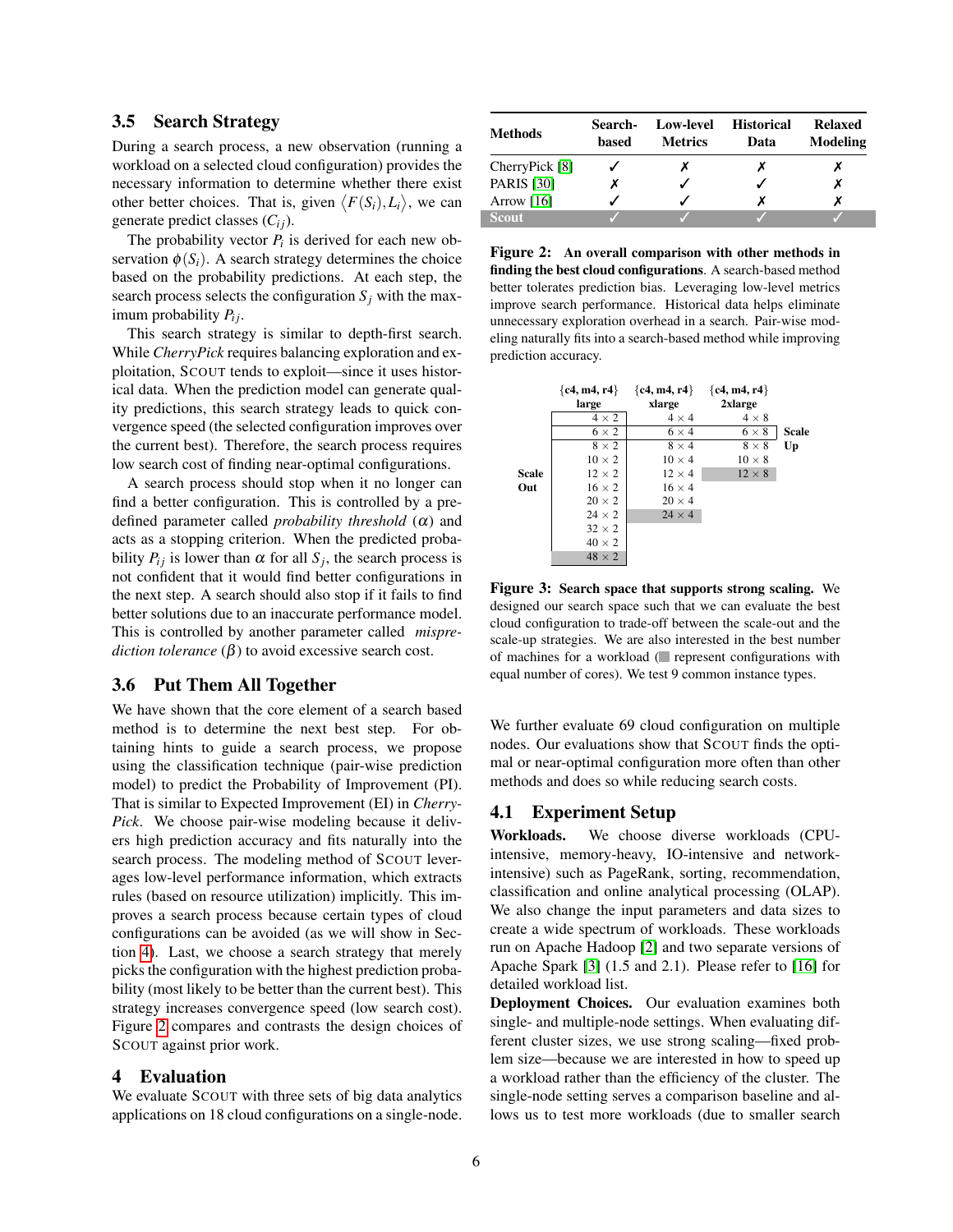<span id="page-6-4"></span><span id="page-6-0"></span>

<span id="page-6-2"></span>Figure 4: Minimizing Execution Time. The *x-axis* represents the normalized performance (to the optimal configuration), and the optimal performance is 1. SCOUT finds the nearoptimal solutions  $(< 1.1$ ) in 87% workloads while using much fewer steps.

space). In the single node setting, we choose 18 distinct instance types or cloud configurations and 107 workloads. For the multiple-node setting, we run 18 workloads on 69 cloud configurations (6 instances with various cluster sizes). The search space is shown in Figure [3.](#page-5-2) **Parameters.** SCOUT has three important parameters: 1) labeled classes, 2) probability thresholds and 3) misprediction tolerance. For the labeled classes in classification modeling, we define five classes, "better+", "better", "fair", "worse" and "worse+", using thresholds [0.8, 0.95, 1.05, 1.2] as the cut points. Regarding the two stopping criteria, we choose 0.5 for the probability threshold and 3 and 4 for the misprediction tolerance in the singlenode and multiple-node setting respectively. We examine the trade-off of these parameters in Section [6.](#page-9-0)

Data Processing: The low-level performance data is collected using the Linux performance monitoring tool, *sysstat* [\[5\]](#page-11-2). We use a similar data processing method in our previous work [\[17,](#page-12-5) [16\]](#page-12-1).

#### 4.2 Comparison Method

To evaluate SCOUT, we examine the search performance in terms of *effectiveness*, *efficiency* and *reliability*. We compare SCOUT with random search, coordinate descent, and *CherryPick*.

Random search. This search method uniformly samples the configuration space. The stopping criterion is the number of configurations to evaluate. A higher number yields better solution but also incurs higher search cost. For a fair comparison, the search is repeated 100 times. Random-4, -6, -8 represent random samples of 4, 6, and 8 cloud configurations respectively. It serves as a naïve baseline method.

Coordinate descent. This method searches one dimension (*e*.*g*., CPU type and memory size) at a time. It determines the best choice of the dimension and continues to choose the best from other dimensions. This approach may suffer from local minimum due to diminishing re-

<span id="page-6-1"></span>

<span id="page-6-3"></span>Figure 5: Minimizing Running Cost. Searching for the optimal cost is more difficult because the search cost is higher than the scenario of minimizing execution time. SCOUT still finds near-optimal solutions with a small increase in search cost while *CherryPick* only finds near-optimal solutions in about 50% workloads.

turn and irregular performance outcome [\[8\]](#page-12-0). This situation worsens when the number of dimension increases. In the evaluation, there are three dimensions: (1) the instance family (such as  $c4$  or  $r4$ ), (2) the instance size (such as, *large* or *2xlarge*), and (3) the cluster size (# of VMs). The results are from 100 distinct searches, in which the starting point was randomly selected.

CherryPick. We implement the approach proposed in *CherryPick* [\[8\]](#page-12-0). We use the same kernel function (*Matérn 5/2*) and the same stopping criteria ( $EI=10\%$ ). We uniformly sample three configurations as starting points. Since the search performance of *CherryPick* is highly dependent on the selection of the starting points, this experiment repeats 100 times to reduce artifacts and give a better picture of *CherryPick*'s capability.

We compare these approaches using three metrics. First, we evaluate the effectiveness of the methods using the *normalized performance* (to the optimal choice). It can be the *execution time* or the *deployment cost*. Second, we use the search cost— the number of cloud configurations measured to find the right cloud configuration. Last, we examine how reliable our method is across the workloads. We compare the aggregate of the normalized performance and the search cost along with their the 10<sup>th</sup> and 90<sup>th</sup> percentiles to observe whether our method performs well with consistency. These numbers better illustrate reliability of the methods.

### 4.3 Is Scout effective and efficient?

We examine search performance and search cost across 107 workloads in the single-node setting. This evaluation largely answers whether a search method is reliable.

Scout finds the near-optimal configurations (within 10% difference) for 87% workloads. Figure [4\(a\)](#page-6-0) and Figure [5\(a\)](#page-6-1) presents the best cloud configuration (normalized to the optimal performance—1.0 represent the best, higher the worse) found by SCOUT and other meth-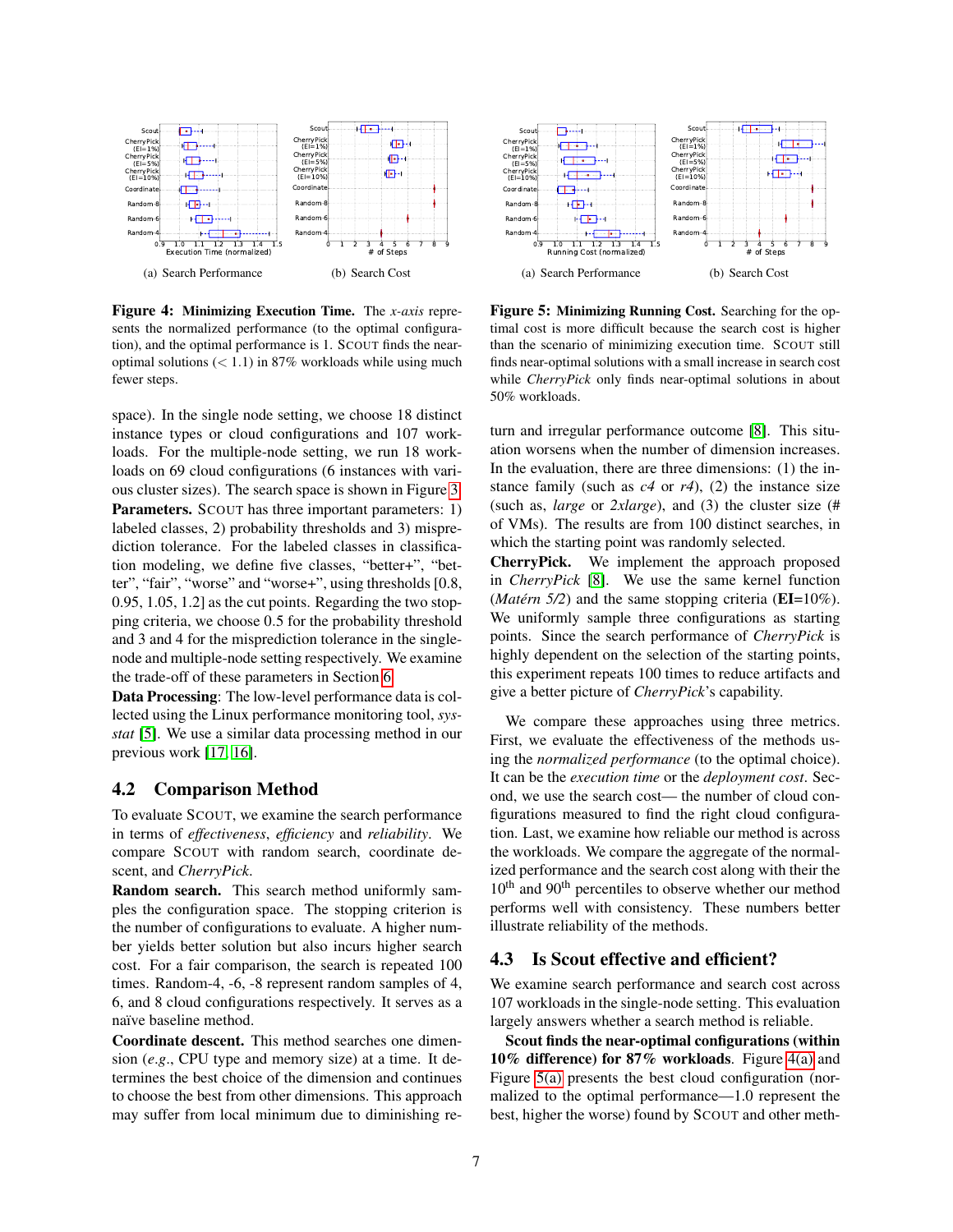<span id="page-7-0"></span>

Figure 6: Quality of found solutions. Although both *CherryPick* and SCOUT find the near optimal-solutions in most of the time, SCOUT is less fragile.



Figure 7: Stopping awareness. Search optimization avoids unnecessary search cost if it knows when the optimal solution is found.



Figure 8: Convergence speed. SCOUT finds a better solution with 25% improvement (on average) at each iteration, which suggests SCOUT is more likely to converge.

ods while minimizing execution time and deployment cost, respectively. Figure [4\(b\)](#page-6-2) and Figure [5\(b\)](#page-6-3) presents the search cost required the find the best cloud configuration which minimizes execution time and deployment cost, respectively. The figures display a box plot. The box shows the inter-quartile range (from  $25<sup>th</sup>$  to  $75<sup>th</sup>$  percentile). The vertical red line is the median, and the dot is the mean. The whiskers to left and right show the 10<sup>th</sup> and 90<sup>th</sup> percentiles, respectively. The horizontal axis shows execution time, and the vertical axis shows different techniques. An ideal search-based technique would find the best cloud configuration (in terms of performance) using the lower search cost. These figures show the following.

- SCOUT finds the best relative performance in terms of both execution time and deployment cost. The median performance of SCOUT, while searching for the cloud configuration which minimizes the deployment cost is 1.0, which means SCOUT was able to find the right cloud configuration.
- SCOUT is better than CherryPick across all measures (execution time, deployment cost, and search cost).
- SCOUT finds the best relative performance using the least search cost (fewer number of steps). Random-4 also requires low search cost, but its performance is much worse than SCOUT.
- The variance in the performance (in terms of execution time and deployment cost) of SCOUT is much lower than the other methods. The large variance of the Random methods can be attributed to their inherent randomness.

Overall, we see that SCOUT is that best performing method and *CherryPick*, the state of the art method, only delivers similar performance in 64% workloads while requiring 47% greater search cost (4.7 compared to 3.2 steps). We also observe that the variance in the best cloud configuration found by SCOUT over 100 runs across 107 workloads is much lower than the other method. Hence, we can conclude that SCOUT is a reliable method to find the best cloud configuration.

Cost creates a level playing field. Optimizing execution time is relatively easy because a larger, more powerful instance type is more likely to have a shorter execution time. However, the more powerful types are more expensive to execute. Consequently, a smaller instance type may run longer but cost less. Because the cost to execute an instance grow as the raw hardware performance increase, the differences in deployment cost between configurations tend to be much less than the differences between execution time. This levels the playing field for cost—many more configurations are good candidates. This leveling leads to, in general, longer searches, as shown in Figure [5\(b\).](#page-6-3) *CherryPick* requires one extra step in optimizing deployment cost with a 15% decrease of workloads in which it fails to find a solution within 10% of the optimal configuration. To summarize, the performance of a search-based method is dependent on the objective of the search. From the data, we observe that searching for the best cloud configuration in terms of cost is more challenging than finding the best cloud configurations in terms of execution time.

### 4.4 Is SCOUT reliable?

Users are willing to use a tool only when it is reliable. We evaluate the performance of *CherryPick* and SCOUT with different initial points for understanding their consistency. In BO in *CherryPick*, uses a random initial points to seed the search process and the effectiveness of CherryPick depend on these initial points. Selecting these initial points is non-trivial because (1) a good set of starting points for one workload does not work for other workloads, and (2) cloud providers frequently upgrade their instance portfolio with new instance types which make the process of selecting initial points more challenging. SCOUT is robust such that the effectiveness of SCOUT does not rely on initial points.

To demonstrate the robustness of SCOUT, for each workload, we varied the initial points used in *CherryPick*. These points were randomly (without replacement) selected from the search space. On the other hand, SCOUT only needs one starting point, which is also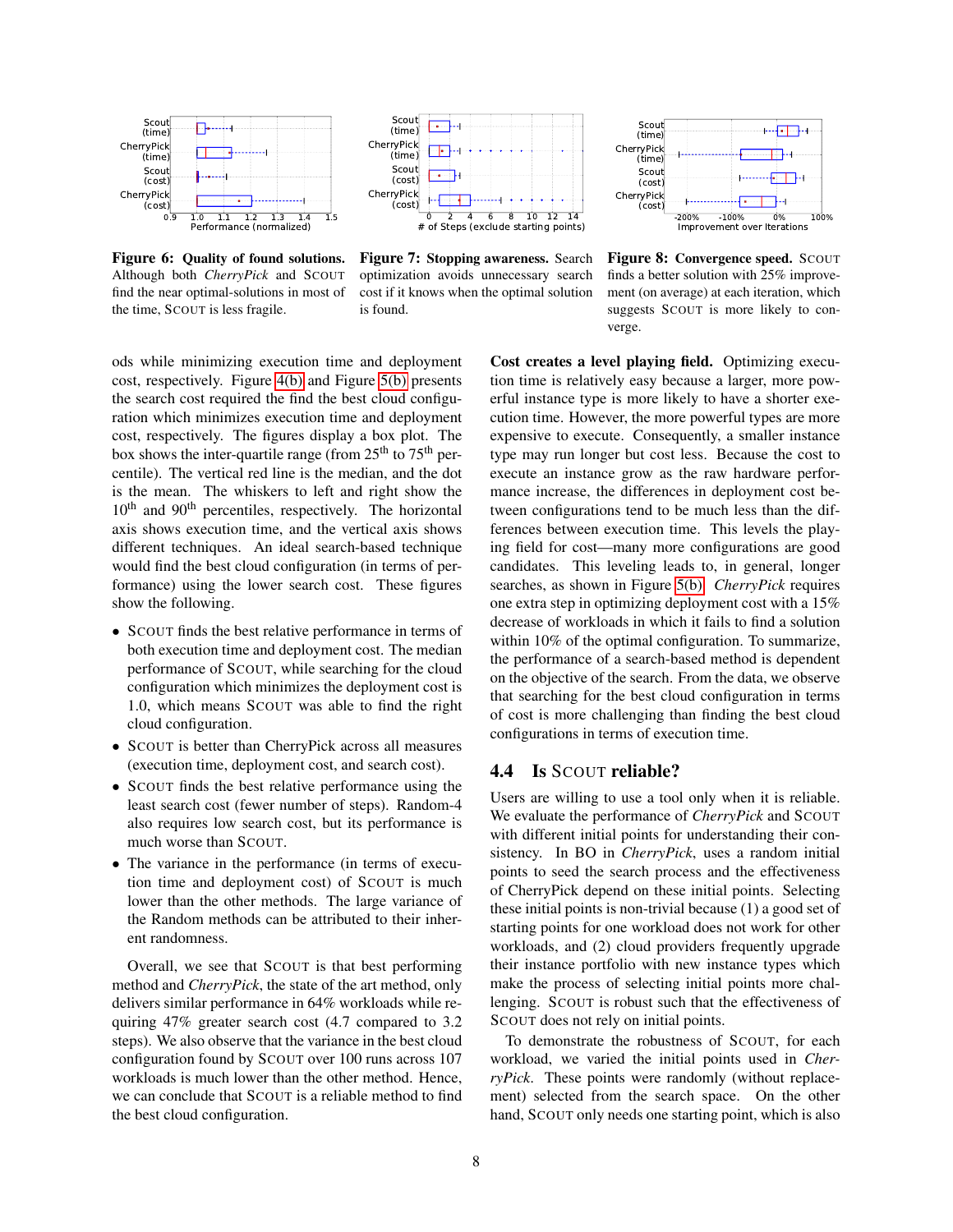<span id="page-8-0"></span>

Figure 9: Finding the fastest configuration for PageRank on Hadoop. Left & right sub-figure show the search path of CherryPick and SCOUT respectively. SCOUT identifies PageRank as a compute-intensive workload. It chooses the configurations with higher core counts and CPU speed.

selected randomly. This experiment was repeated 100 times to understand the implication of randomness. Figure [6](#page-7-0) shows the variance in the normalized performance of the found solutions by both the methods. We see that

- SCOUT can find the optimal cloud configuration for most of the case since median performance is 1.0. However, there are some outliers which pushes the mean to 1.05. This is not a major concern since the 75*th* percentile is less than 1.05. This goes to show that the variance in the performance of 107 workloads aggregated over 100 runs is low.
- CherryPick is also effective in finding the cloud configuration since its median performance over 107 workloads is 1.05. We notice that the variance of the performance (both in terms of search performance and time) is larger than SCOUT.

The variance in the results of CherryPick can be a major concern for the practitioners since a bad choice of initial points can lead to selecting either a slow or expensive configurations. SCOUT, on the other hand, has more stable search performance regardless of the starting point.

### 4.5 Example Search Process

This section compares and contrasts the properties of *CherryPick* and SCOUT. We provides four examples of optimizing execution time (in Figure [9](#page-8-0) and [10\)](#page-8-1) and running cost (in Figure [11](#page-9-1) and [9\)](#page-8-0). Different colored markers in the graphs represent different families of instances: green represent the m4 family—general purpose, blue represent the r4 family—memory optimized, and red represent the c4 family—compute optimized. We evaluate *CherryPick* and SCOUT on four representative workloads, selected based on diverse resource requirements (CPU intensive, Memory intensive). For *CherryPick*, we choose *20*×*m4.xlarge*, *48*×*r4.large* and *16*×*c4.large* as the starting points because they are wide spread in the search space. Since SCOUT only needs one starting point, we choose *24*×*m4.large* because it is the mid point

<span id="page-8-1"></span>

Figure 10: Minimizing execution time of Regression on Spark. Since the Regression workload requires both computation and large memory, SCOUT directly chooses configurations with the *r4* family and larger cores.

of the search space. We observe that *CherryPick* can find near-optimal solutions for few workloads if not all.

Reliable exploration is difficult and generates high search cost. In Figure [10,](#page-8-1) [11,](#page-9-1) [9,](#page-8-0) [12,](#page-9-2) we observe that the search path generated by *CherryPick* involves more distinct VM types due to the need to explore the performance model. For example, in Figure [11,](#page-9-1) CherryPick visits each instance family at once in all examples while SCOUT skips some specific families. This is because SCOUT builds the performance model from historical data. Hence, it requires only little (or no) exploration. This phenomenon, exploration-exploitation dilemma, is studied extensively in Machine learning [\[18\]](#page-12-4). The coldstart issue (as described in Section [2](#page-1-1) arises partly because of the requirement to explore the configuration space since SCOUT learns the performance behavior from historical data from workloads (previously explored) can sidestep the need to explore the search space.

Fragility of CherryPick. As explained in Section [2,](#page-1-1) CherryPick is fragile because it is sensitive to its parameters and the starting points. In the four examples, *CherryPick* starts from the same three configurations; however, the results are very different. In Figure [11,](#page-9-1) *CherryPick* fails to characterize the search space, which results in long search path (and high search cost). While in Figure [12,](#page-9-2) *CherryPick* stops too early and only finds a local minima (the *c*4 family). These two examples show that *CherryPick* is fragile and therefore, its search performance is not stable.

Scout identifies resource requirements: When resource requirements can be articulated, a search process is more likely to find cloud configurations effectively and efficiently. In Figure [9,](#page-8-0) the *PageRank* workload runs faster on a larger cluster (higher core counts) and higherfrequency CPUs. The *r4* family, with larger memory but slower CPU speed, does not seem to be the best choice, hence avoided by SCOUT and instead prefers *c4* and *m4* family. This tendency is more clear in the other cases as well (Figure [10,](#page-8-1) [11,](#page-9-1) and [12\)](#page-9-2).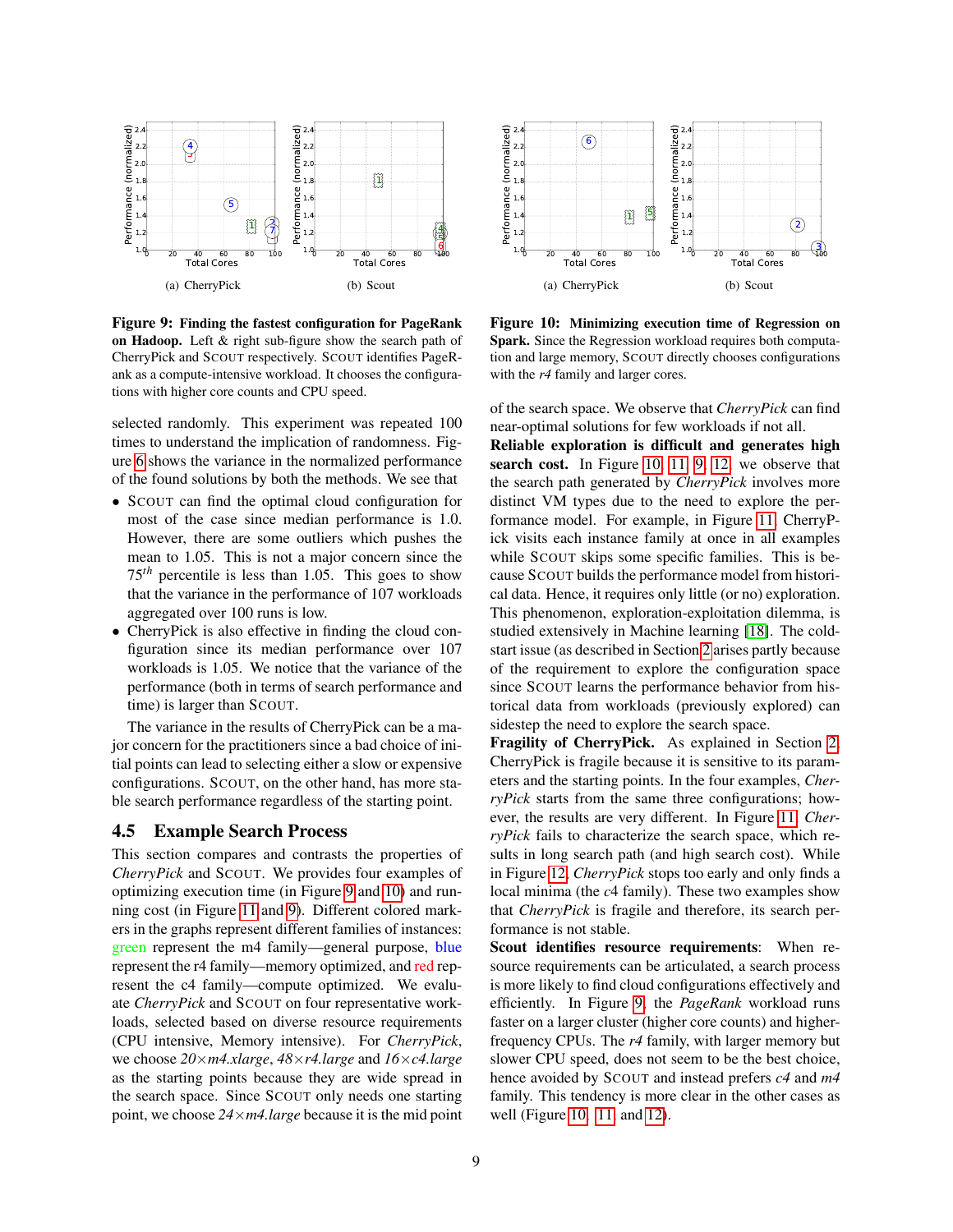<span id="page-9-1"></span>

Figure 11: Finding the cheapest configuration for Terasort on Hadoop. The Terasort workload requires enough memory to avoid spilling data to disks. Besides, a large cluster can be insufficient due to the shuffle phase in MapReduce. SCOUT chooses a smaller cluster with the general-purpose VM type.

Scout captures the complex cost model. In a real-world setting, practitioners can choose either a smaller cluster built using more powerful instances or choose large cluster built using smaller or less powerful instances (a scaleout and a scale-out configuration). The performance model used by SCOUT can infer the size of the cluster of the best cloud configuration. In Figure [11,](#page-9-1) SCOUT chooses to run *TeraSort* on a smaller cluster to save cost. On the contrary, in Figure [12,](#page-9-2) SCOUT selects a larger cluster for efficiently running the *Naive-Bayes* workload while achieving lower cost. These two examples show that SCOUT captures the complex relationship between the resource metrics and the running cost.

Summary: The main difference between *CherryPick* and SCOUT lies how the method explores the space of possible cloud configuration options. We can see that *CherryPick* has to explore more cloud configuration options and hence have higher search cost (longer search path) while SCOUT searches within a relatively restricted region. This feature of SCOUT can be attributed to its performance model, which learns from the historical data. This also goes to show that encoding scheme, which uses low-level performance metrics, is successful in transferring knowledge from one workload to another.

#### 5 Why SCOUT works better?

SCOUT relies on quality routing policy to deliver good solutions. We find SCOUT effective because it knows when to stop searching and converges to better solutions. Scout knows when to stop. When an optimizer can stop as soon as it finds the optimal solution (or near-optimal solutions), it can avoid unnecessary search efforts. Figure [7](#page-7-0) shows that SCOUT requires a fewer number of steps if the starting point is already the optimal configuration. Convergence speed. The speed of convergence of a search-based method is dependent how it selects the next cloud configuration to measure. An ideal search-based method will always find the next cloud configuration,

<span id="page-9-2"></span>

Figure 12: Minimizing the running cost for Naive-Bayes on Spark. This is a memory-intensive workload. SCOUT does not even try the *c4* family due to its small memory per core.

which is better than the cloud configurations sampled previously. *Converge speed* can be defined as the average difference between the performance score (execution time or deployment cost) of the previous measurement ( $i^{th}$  step) and the current measurement ( $i+1<sup>t</sup>h$ step). A positive number would indicate that the current cloud configuration is better than the previous measurement (for both deployment cost and execution time, lower is better). Figure [8](#page-7-0) compares the convergence speed of CherryPick and SCOUT. Figure [8](#page-7-0) indicates that SCOUT overall finds cloud configurations 50% (median) better execution time than the current cloud configuration, whereas CherryPick overall moves to cloud configuration which is 25% worse than the current best configuration. Similar behavior is seen for deployment cost. This is evidence to show that SCOUT uses the historical data to find the promising region in the search space and exploits that space effectively.

#### <span id="page-9-0"></span>6 Discussion

Tuning Searching Performance. SCOUT uses "probability threshold" and "misprediction tolerance" as stopping criteria. We examine how they affect the search performance of SCOUT.

*Probability Threshold*: SCOUT chooses the next cloud configuration to evaluate based on the probability of improvement and stops when the probability is lower than the probability threshold  $\alpha$ . Figure [4](#page-6-4) shows that a higher probability threshold has pessimistic and terminates the search process prematurely, hence, shorter search path (as shown in Figure [13\(b\)\)](#page-10-0) and unstable search results (as shown in Figure [13\(a\)\)](#page-10-1). The probability threshold presents a trade-off between the search performance and search cost. Please note, the right threshold must consider the reliability curve of classification methods [\[22\]](#page-12-13). *Misprediction Tolerance.* SCOUT terminates the search process if the selected configurations do not improve the current best choice (considered as a misprediction). SCOUT uses an up limit and maintains a counter of mispredictions. A larger limit tolerates more mispredic-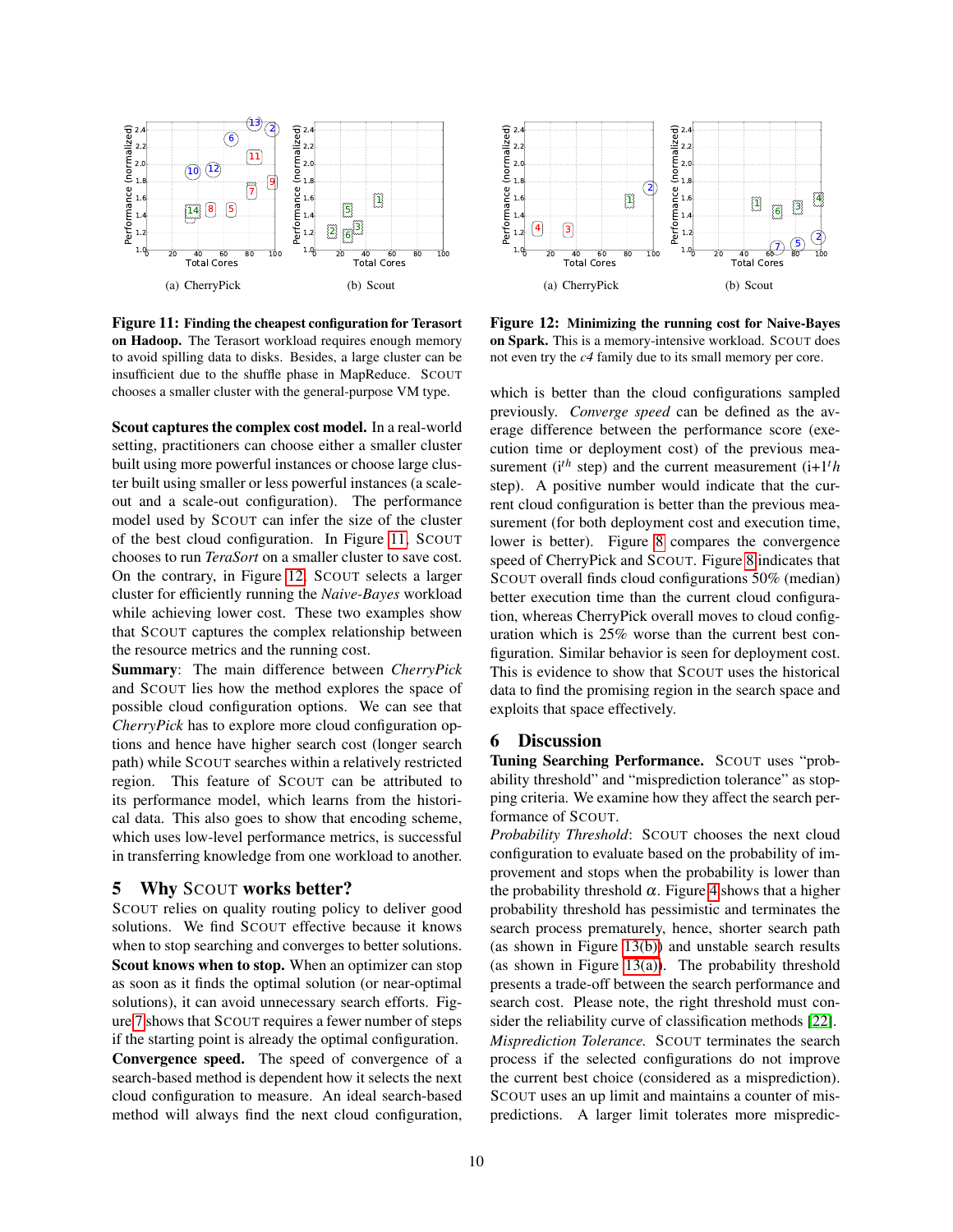<span id="page-10-1"></span>

<span id="page-10-0"></span>Figure 13: Tuning the probability threshold. A smaller threshold generates longer search path but ensures better search performance.

<span id="page-10-2"></span>

Figure 14: Tuning the misprediction tolerance. A higher tolerance to mispredictions generates higher search cost.

tions but yields better search performance due to more chances. A proper limit should consider both the size of search space and the accuracy of prediction. In Figure [14,](#page-10-2) we show that a higher tolerance level leads to better search performance but higher search cost. This trade-off is similar to the probability threshold.

Alternative search strategies. During search, SCOUT generates  $P_{ij}$  for each new observation. Our current search strategy only uses information from the latest observation. SCOUT stores historical observations and therefore, the next search step can be determined using several past observations. In Figure [15,](#page-10-3) we illustrate a way to incorporate other observations. Given two observations on  $S_1$  and  $S_2$  and two unevaluated configuration *S*<sup>3</sup> and *S*4, SCOUT generates prediction probability, for example, we can generate prediction probability *P*13, *P*<sup>14</sup> and  $P_{23}$  and  $P_{24}$ . Instead of choose  $P_{23}$  after the second step, SCOUT should choose  $P_{14}$  when  $S_2$  is much worse than  $S_1$  (due to mispredictions). This strategy is more likely to avoid bad choices. On the other hand, SCOUT purely relies on offline performance modeling. Another alternative is to update the prediction model upon new observations. For unseen workloads, this update enables SCOUT to improve prediction accuracy. However, the downside is the cost of retraining the model. An online learning method might help reduce the retraining cost. The two possible alternatives remain as future work.

<span id="page-10-3"></span>

Figure 15: An alternative search strategy. For each observation  $(S_1 \text{ and } S_2)$ , SCOUT creates prediction probability for all configurations that are not evaluated yet. These predictions can be aggregated for selecting the next step.

<span id="page-10-4"></span>

Figure 16: Universal performance models. Prediction models built from multiple systems are more effective for SCOUT.

Universal Prediction Models. In prior work, the performance model needs to be retrained for every optimization process, which leads to wasted effort. There is a need for a modeling strategy, which becomes more accurate with experience. Transfer learning can be beneficial in our setting, where the performance model can predict from a new workload from data learned from performance data gathered while optimizing other workloads [\[24\]](#page-12-14). SCOUT tries to learn from other performance data so that all the experience from the past optimization process is not lost. Figure [16](#page-10-4) shows how the performance model learned from more data (from different workloads) can generalize better than the performance model training from a single application. In the figure, the horizontal axis represents the execution time of the workload, and the vertical axis shows the two version of SCOUT. Separate refers to the SCOUT which is trained with performance data from just Hadoop workloads, whereas Aggregate refers to SCOUT trained on Hadoop as well as Spark workloads. We can see that Aggregate can find cloud configurations with better performance (lower execution time). This goes to show that in fact, more data is useful while training SCOUT. *Overall, the prediction model used in* SCOUT *is a universal and can learn from any workload.*

Time-cost trade-off. Users are willing to wait for a longer execution if a cloud configuration saves more (less cost). For example, users are willing to trade a 20% slow down in execution time for a 50% decrease in running cost. This is similar to the energy-time trade-off in high-performance computing [\[6\]](#page-12-15). SCOUT can support this scenario. In our design, we define prediction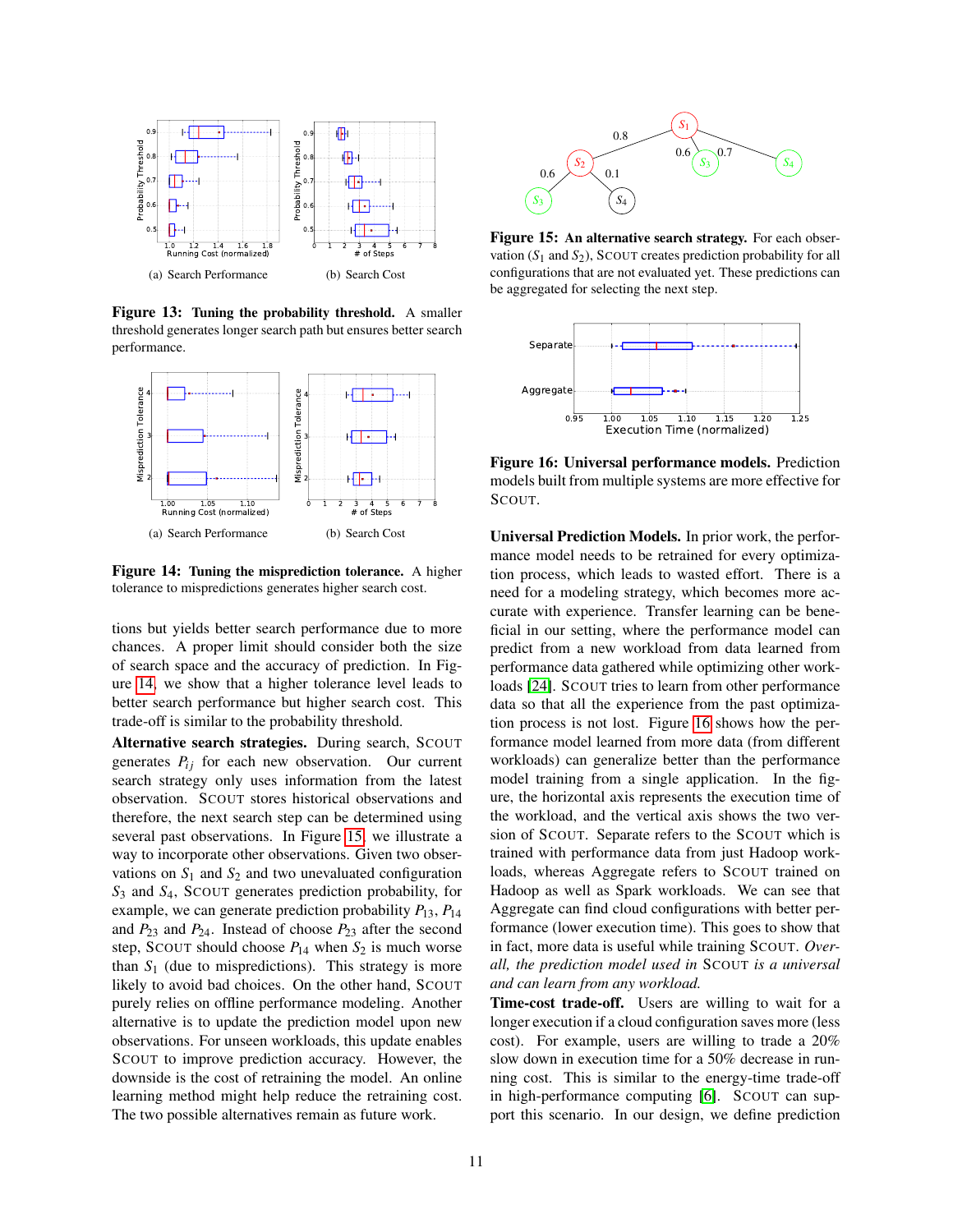classes based on the normalized performance of a single performance measure, *i*.*e*., time or cost. We instead define the classes based on the normalized performance of the product of time and cost In our previous work, we show that how to support time-cost trade-off in a searchbased method [\[16\]](#page-12-1). We plan to support this feature in SCOUT.

#### 7 Related Work

We already presented the most relevant work, *CherryPick* [\[8\]](#page-12-0) and *PARIS* [\[30\]](#page-12-3), in Section [2.](#page-1-1) This section describes other optimization methods related to our work.

Cloud Deployment: Cloud providers recommend the choice of VM types [\[1,](#page-11-3) [4\]](#page-11-4). However, it is too coarse grain and does not apply to many workloads because resource requirement is often opaque [\[30\]](#page-12-3). *Ernest* exploits the internal structure of the workload to predict execution time of a workload [\[28\]](#page-12-2). *Ernest* only needs smaller input for prediction. This significantly reduces measurement cost. However, *Ernest* is not scalable because the prediction model is specific to a VM type.

Parameter Tuning: System and software performance is highly affected by configurations. StarFish is an autotuning system for Hadoop applications [\[15\]](#page-12-16). *BestConfig* proposes the Divide and Diverge Sampling strategy along with the Recursive Bound and Search method for turning software parameters [\[31\]](#page-12-17). Similar framework is also proposed to automate tuning system performance of stream-processing systems [\[9\]](#page-12-18). BOAT is a structured Bayesian Optimization-based framework for automatically tuning system performance [\[11\]](#page-12-19) which leverages contextual information. Sampling techniques focus on reducing sampling cost while building accurate models to optimize software systems [\[21,](#page-12-20) [23,](#page-12-21) [20\]](#page-12-7). Parameter tuning is also an critical in machine learning [\[12,](#page-12-22) [26,](#page-12-23) [19,](#page-12-24) [14\]](#page-12-25). Sampling Methods: Sampling techniques focus on reducing sampling cost while building accurate models to optimize software systems [\[21,](#page-12-20) [23,](#page-12-21) [20\]](#page-12-7). The above methods reduce the search cost by a significant degree. However, they focus on performance tuning for the same workload (or application) on the same type of machine. It is not clear how to leverage their approaches to support different machine configurations in cloud computing. We, instead, find the best machine configuration for a given workload.

## 8 Threats to Validity

As with any empirical study, biases can affect the final results. Therefore, any conclusions made from this work must be considered with the following issues in mind:

1. *Sampling bias* threatens any classification experiment; i.e., what matters there may not be true here. For example, our dataset is collected from our extensive experimentation based on our knowledge of the application and workloads. Also even though we use 107 different workload and 30 different applications they are all from three big data analytics systems. Besides, they are JVM based systems. It is not clear whether our method applies to non-JVM workloads, which requires further investigation.

- 2. *Learner bias:* For building the performance models, we elected to use ExtraTrees because it is the state-of-the-art machine learning method for highdimensional problems (as in our modeling requirement of handling low-level performance data).
- 3. *Evaluation bias*: This paper uses three measure of performance, execution time, running cost, and search cost (in terms of search steps). There could be other ways to measure the performance such as resource requirements, the actual cost of evaluation, etc.

## 9 Conclusion

Today most applications are hosted in the cloud. It is essential to maximize the performance of an application while keeping the deployment cost down. Machine learning and sampling techniques have been previously proposed to build models to predict the performance of cloud configurations. However, the techniques proposed in prior work are either expensive to train or are unreliable—if trained on sparse samples.

Our method, SCOUT, is different to the previously proposed directions and promotes learning from previous experience—optimization process. We advocate using historical data to identify regions on the configuration space, which might contain the best cloud configuration. To use the historical data, we propose a new modeling scheme which use low-level metrics along with pair-wise modeling technique to transfer knowledge from one optimization process to the other.

In our experience, performance data is hard to find. A lack of performance data discourages the advances in system performance research. We believe that we will see advances in performance optimization by sharing performance data. Our large-scale performance dataset is available at <https://github.com/oxhead/scout>.

#### References

- <span id="page-11-3"></span>[1] *Amazon Web Services*. <"https://aws.amazon.com/>.
- <span id="page-11-0"></span>[2] *Apache Hadoop*. <"https://hadoop.apache.org>.
- <span id="page-11-1"></span>[3] *Apache Spark*. <"https://spark.apache.org>.
- <span id="page-11-4"></span>[4] *Google VM rightsizing service*. ["https://]("https://cloud.google.com/compute/docs/instances/apply-sizing-recommendations-for-instances) [cloud.google.com/compute/docs/instances/]("https://cloud.google.com/compute/docs/instances/apply-sizing-recommendations-for-instances) [apply-sizing-recommendations-for-instances]("https://cloud.google.com/compute/docs/instances/apply-sizing-recommendations-for-instances).
- <span id="page-11-2"></span>[5] *sysstat*. ["http://sebastien.godard.]("http://sebastien.godard.pagesperso-orange.fr) [pagesperso-orange.fr]("http://sebastien.godard.pagesperso-orange.fr).